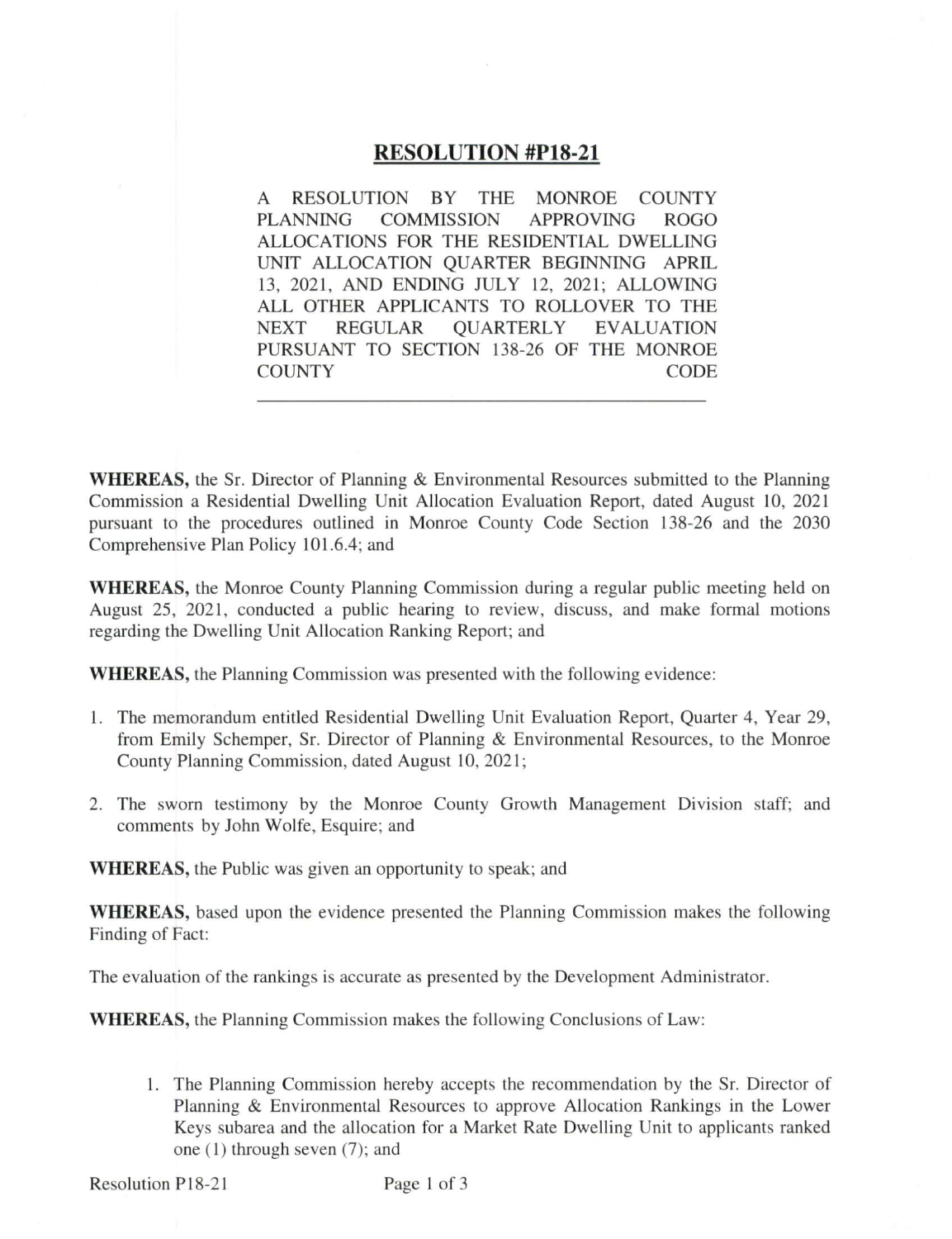- 2. The Planning Commission hereby accepts the recommendation by the Sr. Director of Planning & Environmental Resources to approve Allocation Rankings in the Lower Keys (Administrative Relief) subarea for Market Rate Dwelling Units to zero (0) applicants; and
- 3. The Planning Commission hereby accepts the recommendation by the Sr. Director of Planning & Environmental Resources to approve Allocation Rankings in the Big Pine/No Name Key subarea for Market Rate Dwelling Units to applicants ranked one (1) subject to mitigation availability at the time of permitting; and
- 4. The Planning Commission hereby accepts the recommendation by the Sr. Director of Planning & Environmental Resources to approve Allocation Rankings in the Upper Keys subarea and the allocations for a Market Rate Dwelling Unit to applicants ranked one  $(1)$  through seven  $(7)$ ; and
- 5. The Planning Commission hereby accepts the recommendation by the Sr. Director of Planning & Environmental Resources to approve Allocation Rankings in the Upper Keys (Administrative Relief) subarea for Market Rate Dwelling Units to zero (0) applicants; and
- 6. The Planning Commission hereby accepts the recommendation by the Sr. Director of Planning & Environmental Resources to approve zero (0) Allocation Rankings for the Lower and Upper Keys subarea in the very low, low, & median income category for Affordable Housing Dwelling Units; and
- 7. The Planning Commission hereby accepts the recommendation by the Sr. Director of Planning & Environmental Resources to approve one (1) Allocation Rankings for the Lower and Upper Keys subarea in the moderate-income category for Affordable Housing Dwelling Units; and
- 8. The Planning Commission hereby accepts the recommendation by the Sr. Director of Planning & Environmental Resources to approve zero (0) Allocation Rankings for the Big Pine/No Name Keys subarea in the very low, low, & median income category for Affordable Housing Dwelling Units subject to mitigation availability at the time of permitting; and
- 9. The Planning Commission hereby accepts the recommendation by the Sr. Director of Planning & Environmental Resources to approve zero (0) Allocation Rankings for the Big Pine/No Name Keys subarea in the moderate income category for Affordable Housing Dwelling Units as amended by the Planning Commission subject to mitigation availability at the time of permitting; and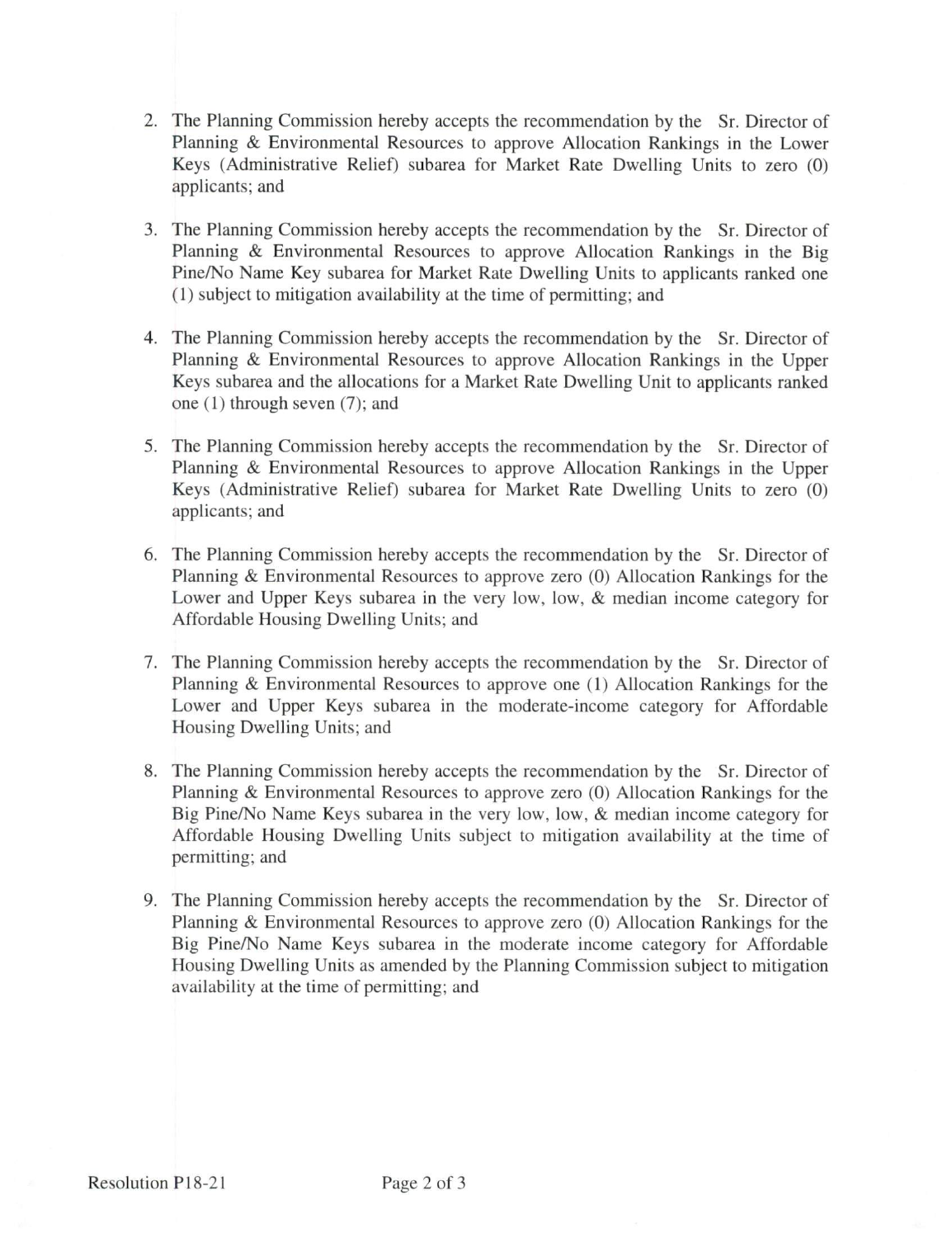NOW THEREFORE BE IT RESOLVED BY THE PLANNING COMMISSION OF MONROE COUNTY, FLORIDA, that the preceding Findings of Fact and Conclusions of Law support the decision to APPROVE the Residential Dwelling Unit Allocation Rankings for Quarter 4, Year 29 as submitted by the Sr. Director of Planning & Environmental Resources.

**PASSED AND ADOPTED** by the Planning Commission of Monroe County, Florida, at a regular meeting held on the 25th day of August 2021.

|                             |         | <b>Market Rate</b>                 |         |         |                                                          |
|-----------------------------|---------|------------------------------------|---------|---------|----------------------------------------------------------|
|                             |         | Lower Keys Lower (Adm Relief) Keys |         |         | Big Pine/No Name Keys Upper Keys Upper (Adm Relief) Keys |
|                             | subarea | subarea                            | subarea | subarea | subarea                                                  |
| <b>Commissioner</b> Neugent | Yes     | Yes                                | Yes     | Yes     | Yes                                                      |
| <b>Commissioner Wiatt</b>   | Yes     | Yes                                | Yes     | Yes     | Yes                                                      |
| <b>Commissioner Ritz</b>    | Absent  | Absent                             | Absent  | Absent  | Absent                                                   |
| Commissioner Scarpelli      | Yes     | Yes                                | Yes     | Yes     | Yes                                                      |
| <b>Commissioner Demes</b>   | Yes     | Yes                                | Yes     | Yes     | Yes                                                      |

|                             | <b>Affordable Housing</b> |                       |
|-----------------------------|---------------------------|-----------------------|
|                             | Lower & Upper Keys        | Big Pine/No Name Keys |
|                             | subarea                   | subarea               |
| <b>Commissioner</b> Neugent | Yes                       | Yes                   |
| Commissioner Wiatt          | Yes                       | Yes                   |
| <b>Commissioner Ritz</b>    | Absent                    | Absent                |
| Commissioner Scarpelli      | Yes                       | Yes                   |
| <b>Commissioner Demes</b>   | Yes                       | Yes                   |

Planning Commission of Monroe County, Florida

By\_ Joe Scarpelli, Chairman

Signed this 25th day of August 2021.

ILZE AGUILA Notary Public - State of Florida Commission # HH 030716 My Comm. Expires Oct 31, 2024 Bonded through National Notary Assn.

NOTARY PUBLIC, STATE OF FLORIDA

Monroe County Planning Commission Attorney

Approved As To Form

John Wolfe  $2512691$ 

Date:

**FILED WITH THE** 

AUG 2 5 2021

# **AGENCY CLERK**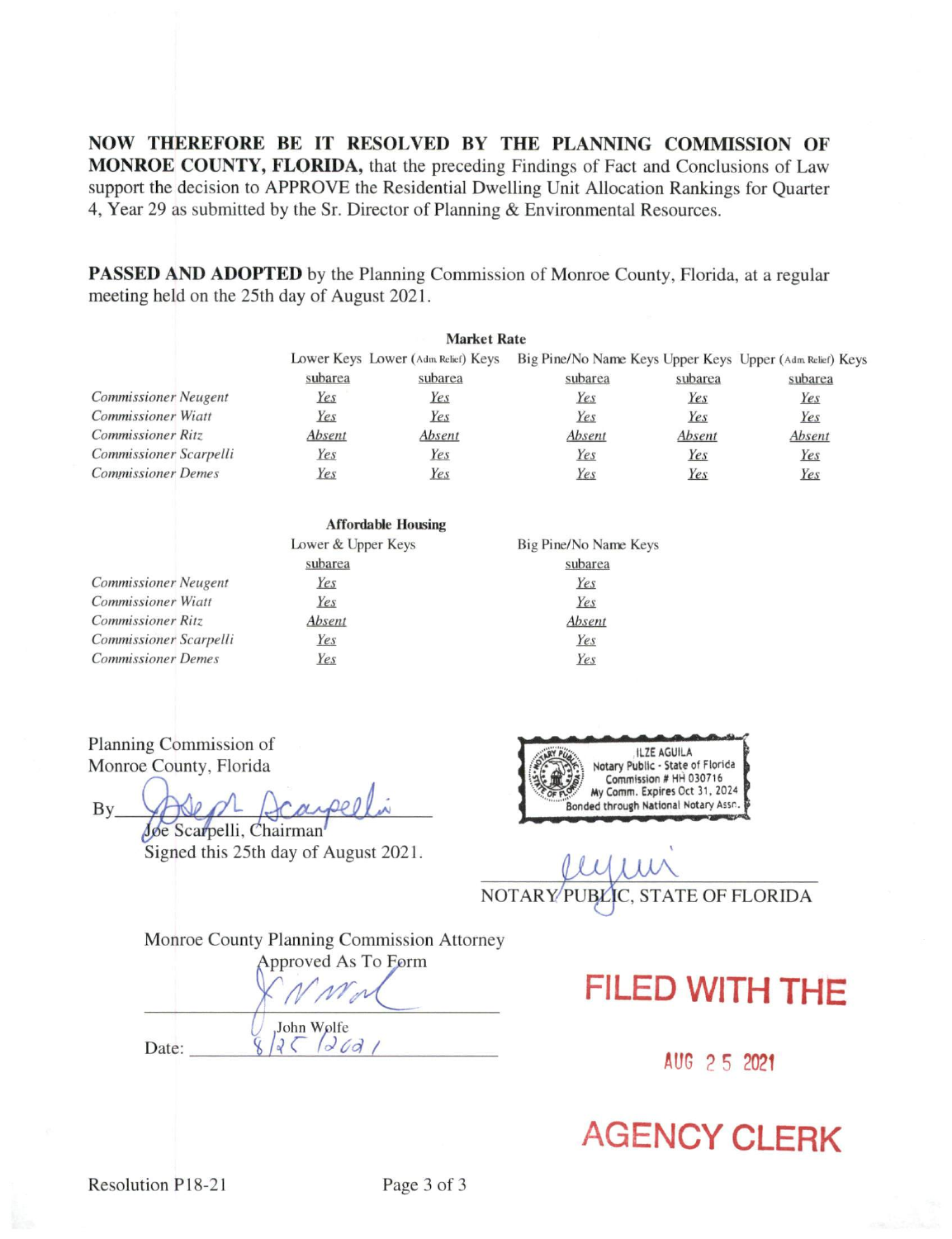## **MARKET RATE RESIDENTIAL DWELLING UNIT ALLOCATION RANKING, AS APPROVED BY THE PLANNING COMMISSION LOWER KEYS - YEAR 29, QUARTER 4 (APRIL 13, 2021, 2020 TO JULY 12, 2021)**

| Rank                                                                                                                                         | Permit # | Name                                                                                                                                                                                                                                                                                                                                                                                                                                                                                                                                                                                                                                                                                                                   |                                                                                                                                                                                                                                                                                                                                                                                                                                                                                                  | Date                                                                                                                                                                                                                                                                                                                                                                                                                                       | Time                                                                                                                                                                                                                                                                                                                                        | Kev                                                                                                                                                                                                                                                                                                                                                                                                                                                                 | Subdivision                                                                                                                                                                                                                                                                                                                                                                                                                                                                                                                                                                                                                                                                                                                                                                                                                                                                                                                                                                                                                                                                              | Lot                                                                                                                                                                                                            | Block RE#                                                                                                                                                                                                                                                                                                                                                                                                                                                                                                                                                                                                                                                                                                                                                                                                                 | <b>Tier Pts</b>                                                                                                 |                                                                                        | Wetlands<br>Wetlands<br>Tier 3 adj Tier 3 adj<br>Tier 1 w>50 Tier 1 w<50<br>$-3$<br>$-5$ | Agg Pts | Pts                                                                                     | Mkt<br>Land Ded EMP/AFH<br>project<br>$+6$ | Flood BAT/AWT                                                               | Bldg<br>designed<br>green Bldg<br>code<br>$+3$ | Concrete<br>Cistern<br>$+1$ | Gray<br>water<br>reuse<br>$+2$ | Solar<br>photvoltaic<br>3KW or<br>equiv.<br>$+1$ | Ductless<br>A/C &<br>High<br>efficiency<br>$+0.5$ | Pers.<br>Baseline<br>Prior to<br>07/13/2016                                                                                                                                                                                                | Grandfathered<br>Yr                                                                                                                                                                                                                        | Allows<br>or $2**$                                                                                                                                                                                                                         | 2030 CP 2030 CP<br>Allows<br>Pts Tier 1 Pts Tier 3                                                                                                                                                                                         | Vested 2 per cont Pers cont Pers +1, After 4 Yrs 5<br>per Yr | Pers. Pts Tier I or Pers. Pts Tier 3<br>3-A First 4 Yrs First 4 Yrs +2,<br>After 4 Yrs 1<br>Point per Yr | Paymnt<br>Acq Fund Total<br>up to 2                                                                                                                                                                                                                      |                                                                                                                                                                                                          |
|----------------------------------------------------------------------------------------------------------------------------------------------|----------|------------------------------------------------------------------------------------------------------------------------------------------------------------------------------------------------------------------------------------------------------------------------------------------------------------------------------------------------------------------------------------------------------------------------------------------------------------------------------------------------------------------------------------------------------------------------------------------------------------------------------------------------------------------------------------------------------------------------|--------------------------------------------------------------------------------------------------------------------------------------------------------------------------------------------------------------------------------------------------------------------------------------------------------------------------------------------------------------------------------------------------------------------------------------------------------------------------------------------------|--------------------------------------------------------------------------------------------------------------------------------------------------------------------------------------------------------------------------------------------------------------------------------------------------------------------------------------------------------------------------------------------------------------------------------------------|---------------------------------------------------------------------------------------------------------------------------------------------------------------------------------------------------------------------------------------------------------------------------------------------------------------------------------------------|---------------------------------------------------------------------------------------------------------------------------------------------------------------------------------------------------------------------------------------------------------------------------------------------------------------------------------------------------------------------------------------------------------------------------------------------------------------------|------------------------------------------------------------------------------------------------------------------------------------------------------------------------------------------------------------------------------------------------------------------------------------------------------------------------------------------------------------------------------------------------------------------------------------------------------------------------------------------------------------------------------------------------------------------------------------------------------------------------------------------------------------------------------------------------------------------------------------------------------------------------------------------------------------------------------------------------------------------------------------------------------------------------------------------------------------------------------------------------------------------------------------------------------------------------------------------|----------------------------------------------------------------------------------------------------------------------------------------------------------------------------------------------------------------|---------------------------------------------------------------------------------------------------------------------------------------------------------------------------------------------------------------------------------------------------------------------------------------------------------------------------------------------------------------------------------------------------------------------------------------------------------------------------------------------------------------------------------------------------------------------------------------------------------------------------------------------------------------------------------------------------------------------------------------------------------------------------------------------------------------------------|-----------------------------------------------------------------------------------------------------------------|----------------------------------------------------------------------------------------|------------------------------------------------------------------------------------------|---------|-----------------------------------------------------------------------------------------|--------------------------------------------|-----------------------------------------------------------------------------|------------------------------------------------|-----------------------------|--------------------------------|--------------------------------------------------|---------------------------------------------------|--------------------------------------------------------------------------------------------------------------------------------------------------------------------------------------------------------------------------------------------|--------------------------------------------------------------------------------------------------------------------------------------------------------------------------------------------------------------------------------------------|--------------------------------------------------------------------------------------------------------------------------------------------------------------------------------------------------------------------------------------------|--------------------------------------------------------------------------------------------------------------------------------------------------------------------------------------------------------------------------------------------|--------------------------------------------------------------|----------------------------------------------------------------------------------------------------------|----------------------------------------------------------------------------------------------------------------------------------------------------------------------------------------------------------------------------------------------------------|----------------------------------------------------------------------------------------------------------------------------------------------------------------------------------------------------------|
| MARKET RATE DWELLING UNITS                                                                                                                   |          |                                                                                                                                                                                                                                                                                                                                                                                                                                                                                                                                                                                                                                                                                                                        |                                                                                                                                                                                                                                                                                                                                                                                                                                                                                                  |                                                                                                                                                                                                                                                                                                                                                                                                                                            |                                                                                                                                                                                                                                                                                                                                             |                                                                                                                                                                                                                                                                                                                                                                                                                                                                     |                                                                                                                                                                                                                                                                                                                                                                                                                                                                                                                                                                                                                                                                                                                                                                                                                                                                                                                                                                                                                                                                                          |                                                                                                                                                                                                                |                                                                                                                                                                                                                                                                                                                                                                                                                                                                                                                                                                                                                                                                                                                                                                                                                           |                                                                                                                 |                                                                                        |                                                                                          |         |                                                                                         |                                            |                                                                             |                                                |                             |                                |                                                  |                                                   |                                                                                                                                                                                                                                            |                                                                                                                                                                                                                                            |                                                                                                                                                                                                                                            |                                                                                                                                                                                                                                            |                                                              |                                                                                                          |                                                                                                                                                                                                                                                          |                                                                                                                                                                                                          |
| 10<br>12<br>13<br>14<br>15<br>16<br>17<br>18<br>19<br>20<br>21<br>22<br>23<br>24<br>25<br>26<br>27<br>28<br>29<br>30<br>31<br>32<br>33<br>34 |          | 21100466 19 Sea Lore Lane LLC<br>21100649 Myers, Melissa<br>18200375 Lapid, Leanora<br>21101389 181 Amberjack LLC<br>21101824 Meyer, Joseph & Bobbie<br>20103260 Brown, Robert & Sandra<br>19200325 Wolf, Daniel<br>20200257 Thorton, Jamie & Jill<br>20200303 King, Jeffrey<br>20101831 McGowan, Launna<br>20102350 Draper, Brett & Karlie<br>20101800 Quinn, John<br>20200307 Serrano, Michael<br>20103190 Lee, Donald & Paula<br>21100091 Keys Sunshine LLC<br>20200270 RIX Investments LLC<br>19200326 Luray White Corp<br>21100337 Eastern Developers Inc<br>20102245 Garber, Linda & Walter<br>20101070 Jason Taylor LLC<br>20101747 Nurenberg, Daniel & Kim<br>20103274 Rego, Molly<br>20103188 Martinez, Julio | 20101906 CJR Properties-Ave F LLC<br>20101908 CJR Properties-Ave F LLC<br>20102264 Meyer and Boumerhi 2 LLC<br>20102672 Meyer and Boumerhi 2 LLC<br>20103378 Summerland Real Estate LLC<br>21100647 Meyer and Boumerhi 2 LLC<br>21100643 Meyer and Boumerhi 2 LLC<br>21101164 Meyer and Boumerhi LLC 2<br>21100740 Meyer and Boumerhi 2 LLC<br>19103942 Island Time Properties LLC<br>20102503 Superstein, Norman & Madeline<br>* Indicates a ranking sufficient to receive an allocation award. | 5/10/2021<br>5/19/2021<br>6/24/2021<br>7/7/2021<br>7/12/2021<br>7/12/2021<br>3-Dec-20<br>3-Dec-20<br>22-Dec-20<br>7-Jan-21<br>8-Jan-21<br>12-Jan-21<br>12-Jan-21<br>21-Jan-21<br>21-Jan-21<br>1-Feb-21<br>4-Feb-21<br>9-Feb-21<br>17-Feb-21<br>17-Mar-21<br>19-Mar-21<br>9-Apr-21<br>5/7/2021<br>5/18/2021<br>6/10/2021<br>6/18/2021<br>6/18/2021<br>7/9/2021<br>10-Jul-20<br>2-Nov-20<br>11-Jan-21<br>22-Jan-21<br>10-Mar-21<br>16-Mar-21 | 10:38 AM<br>11:54 AM<br>11:35 AM<br>10:30 AM<br>8:36 AM<br>11:50 AM<br>01:15 PM<br>01:20 PM<br>09:00 AM<br>01:00 PM<br>12:01 PM<br>08:44 AM<br>10:40 AM<br>08:30 AM<br>11:21 AM<br>10:27 AM<br>09:03 AM Duck<br>03:20 PM<br>1:16 PM<br>10:30 AM<br>1:55 PM<br>2:30 PM<br>2:35 PM<br>1:43 PM<br>10:45 AM<br>08:30 AM<br>02:15 PM<br>07:50 AM | Shark Key<br>Ramrod<br>Duck Key<br>Sugarloaf<br>Sugarloaf<br>Sugarloaf<br><b>Big Coppitt</b><br><b>Big Coppitt</b><br>Duck<br>Duck<br>Duck<br>Shark Key<br>Little Torch<br>Little Torch<br>08:31 AM Little Torch<br>12:34 PM Cudjoe<br>01:04 PM Summerland<br>Duck<br>03:30 PM Cudjoe<br>Little Torch<br>Duck<br>Little Torch<br>Little Torch<br>Ramrod<br>Ramrod<br>Ramrod<br>Ramrod<br>Cudjoe<br>Cudjoe<br>Cudjoe<br>12:08 PM Cudjoe<br>Cudjoe<br>03:55 PM Cudjoe | Shark Key Amd. & Rev.<br><b>Breezeswept Beach Esates</b><br>Center Island Sec 2 Pt 1 Toms Harbor<br>Sugarloaf Shores Sec D<br>Indian Mounds Estates<br>Sugarloaf Shores Plat 2 Sec C<br>Johnsonville<br>Johnsonville<br>Center Island Sec 2 Pt1 Toms Harbor<br>Plantation Island Sec 3 Pt 2 Toms Harbor<br>Plantation Island Sec 3 Pt 1 Toms Harbor<br>Shark Key Amd & Rev<br>Jolly Roger Estates<br>Mates Beach Plat #3<br>Mates Beach Plat #6<br>Cudjoe Gardens<br>Summerland Key Cove Add 6<br>Plantation Island Sec 3 Pt 1 Toms Harbor<br><b>Cutthroat Harbor Estates</b><br>Mates Beach No. 6<br>Center Island Sec 2 Pt 1 Toms Harbor<br>Center Island Sec 2 Pt 1 Toms Harbor<br>Jolly Roger Estates<br>Jolly Roger Estates<br><b>Breezeswept Beach Esates</b><br><b>Breezeswept Beach Esates</b><br><b>Breezeswept Beach Esates</b><br>Ramrod Shores 3rd Add.<br><b>Cutthroat Harbor Estates</b><br>Cutthroat Harbor Estates 1st Add<br>Cutthroat Harbor Estates 1st Add<br>Cutthroat Harbor Estates 1st Add.<br><b>Cutthroat Harbor Estates</b><br><b>Cutthoat Harbor Estates</b> | 28 & S1/2 27<br>15<br>181<br>15<br>79<br>11<br>15<br>12<br>$\overline{4}$<br>$\mathbf{1}$<br>12<br>77<br>52<br>$\mathbf{Q}$<br>32<br>6<br>30<br>65<br>11<br>9<br>21<br>12<br>-8<br>5<br>9 & pt rd<br>18<br>5&6 | 00159252-006500<br>$\overline{2}$<br>00201200-00000<br>14<br>00382030-00000<br>00165720-00000<br>00169340-00000<br>- 5<br>00166600-00000<br>00153130-00000<br>17 <sup>2</sup><br>17<br>00153220-00000<br>00380170-00000<br>- 5<br>$\overline{2}$<br>00382770-00000<br>00383770-00000<br>00159252-000100<br>19<br>00218130-00010<br>00219750-00000<br>00220620-00000<br>00172170-00000<br>00192730-00000<br>00384090-00020<br>00178020-00000<br>00220380-000100<br>00379780-00000<br>$\mathbf{B}$<br>00380780-00000<br>16<br>00217250-00000<br>00215770-00000<br>$\overline{2}$<br>19<br>00206510-00000<br>0020220-000000<br>$\overline{4}$<br>14 00204910-00000<br>00209971-002100<br>28 00182770-00000<br>00185580-00000<br>12<br>16<br>00186280-00000<br>4 00184260-00000<br>00182030-00000<br>24<br>29 00182830-000000 | -30<br>30<br>30<br>30<br>30<br>30<br>30<br>30<br>30<br>30<br>30<br>30<br>30<br>30<br>30<br>30<br>30<br>30<br>30 | 30<br>30<br>30<br>30<br>30<br>30<br>30<br>30<br>30<br>30<br>30<br>30<br>30<br>30<br>30 |                                                                                          |         | $\Omega$<br>$\Omega$<br>$\Omega$<br>$\Omega$<br>- 0<br>$\Omega$<br>$\Omega$<br>$\Omega$ |                                            | - 0<br>- 0<br>- 0<br>-0<br>- 0<br>- 0<br>- 0<br>- 0<br>-6<br>-6<br>-6<br>-6 |                                                |                             |                                | - 0<br>- 0                                       | - 0<br>0<br>- 0                                   | N/A<br>N/A<br>N/A<br>N/A<br>N/A<br>N/A<br>N/A<br>N/A<br>N/A<br>N/A<br>N/A<br>N/A<br>N/A<br>N/A<br>N/A<br>N/A<br>N/A<br>N/A<br>N/A<br>N/A<br>N/A<br>N/A<br>N/A<br>N/A<br>N/A<br>N/A<br>N/A<br>N/A<br>N/A<br>N/A<br>N/A<br>N/A<br>N/A<br>N/A | N/A<br>N/A<br>N/A<br>N/A<br>N/A<br>N/A<br>N/A<br>N/A<br>N/A<br>N/A<br>N/A<br>N/A<br>N/A<br>N/A<br>N/A<br>N/A<br>N/A<br>N/A<br>N/A<br>N/A<br>N/A<br>N/A<br>N/A<br>N/A<br>N/A<br>N/A<br>N/A<br>N/A<br>N/A<br>N/A<br>N/A<br>N/A<br>N/A<br>N/A | N/A<br>N/A<br>N/A<br>N/A<br>N/A<br>N/A<br>N/A<br>N/A<br>N/A<br>N/A<br>N/A<br>N/A<br>N/A<br>N/A<br>N/A<br>N/A<br>N/A<br>N/A<br>N/A<br>N/A<br>N/A<br>N/A<br>N/A<br>N/A<br>N/A<br>N/A<br>N/A<br>N/A<br>N/A<br>N/A<br>N/A<br>N/A<br>N/A<br>N/A | N/A<br>N/A<br>N/A<br>N/A<br>N/A<br>N/A<br>N/A<br>N/A<br>N/A<br>N/A<br>N/A<br>N/A<br>N/A<br>N/A<br>N/A<br>N/A<br>N/A<br>N/A<br>N/A<br>N/A<br>N/A<br>N/A<br>N/A<br>N/A<br>N/A<br>N/A<br>N/A<br>N/A<br>N/A<br>N/A<br>N/A<br>N/A<br>N/A<br>N/A |                                                              | - 0<br>- 0<br>- 0<br>- 0<br>$\mathbf{0}$<br>- 0<br>- 0<br>- 0<br>$\mathbf{0}$                            | $\Omega$<br>$\Omega$<br>$\Omega$<br>$\Omega$<br>$\Omega$<br>$\Omega$<br>$\Omega$<br>$\Omega$<br>$\Omega$<br>$\Omega$<br>$\Omega$<br>$\Omega$<br>$\Omega$<br>$\Omega$<br>$\Omega$<br>$\Omega$<br>$\Omega$<br>$\Omega$<br>$\Omega$<br>$\Omega$<br>$\Omega$ | 35<br>35<br>35<br>35<br>35<br>35<br>34<br>34<br>34<br>34<br>34<br>34<br>34<br>34<br>34<br>34<br>34<br>34<br>34<br>34<br>34<br>34<br>34<br>34<br>34<br>34<br>34<br>34<br>30<br>28<br>28<br>28<br>28<br>28 |
|                                                                                                                                              |          |                                                                                                                                                                                                                                                                                                                                                                                                                                                                                                                                                                                                                                                                                                                        | @ Indicates a ranking subject to additional reviews and approvals<br>Point evaluation criteria pursuant to Monroe County Code Section 138.28.                                                                                                                                                                                                                                                                                                                                                    |                                                                                                                                                                                                                                                                                                                                                                                                                                            |                                                                                                                                                                                                                                                                                                                                             |                                                                                                                                                                                                                                                                                                                                                                                                                                                                     | ** Indicates columns giving applicants in the ROGO System prior to the effective date of the 2030 Comprehensive Plan perservance points based on the Tier Designation of the Property.<br>Applicants who have a ROGO application date of Oct. 29, 2007, or earlier are grandfathered for perseverance points pursuant to vesting provision of Ordinance 009-2007.                                                                                                                                                                                                                                                                                                                                                                                                                                                                                                                                                                                                                                                                                                                        |                                                                                                                                                                                                                |                                                                                                                                                                                                                                                                                                                                                                                                                                                                                                                                                                                                                                                                                                                                                                                                                           |                                                                                                                 |                                                                                        |                                                                                          |         |                                                                                         |                                            |                                                                             |                                                |                             |                                |                                                  |                                                   |                                                                                                                                                                                                                                            |                                                                                                                                                                                                                                            |                                                                                                                                                                                                                                            |                                                                                                                                                                                                                                            |                                                              |                                                                                                          |                                                                                                                                                                                                                                                          |                                                                                                                                                                                                          |
|                                                                                                                                              |          |                                                                                                                                                                                                                                                                                                                                                                                                                                                                                                                                                                                                                                                                                                                        |                                                                                                                                                                                                                                                                                                                                                                                                                                                                                                  |                                                                                                                                                                                                                                                                                                                                                                                                                                            |                                                                                                                                                                                                                                                                                                                                             |                                                                                                                                                                                                                                                                                                                                                                                                                                                                     | Pursuant to Ordinance 021-2012 wetland point section applies to new applications entering the permit allocation system after Jan. 13, 2013.<br>The Board of County Commissioners on August 15, 2012 adopted Ordinance amending Sections 139-19, 138-25, 138-47 and 138-52 of the Monroe County Code to require the submittal of updated<br>building plans meeting the current Florida Buidling Code and other life safety codes prior to the issuance of a building permit, but after a ROGO or NROGO allocation is awarded                                                                                                                                                                                                                                                                                                                                                                                                                                                                                                                                                              |                                                                                                                                                                                                                |                                                                                                                                                                                                                                                                                                                                                                                                                                                                                                                                                                                                                                                                                                                                                                                                                           |                                                                                                                 |                                                                                        |                                                                                          |         |                                                                                         |                                            |                                                                             |                                                |                             |                                |                                                  |                                                   |                                                                                                                                                                                                                                            |                                                                                                                                                                                                                                            |                                                                                                                                                                                                                                            |                                                                                                                                                                                                                                            |                                                              |                                                                                                          |                                                                                                                                                                                                                                                          |                                                                                                                                                                                                          |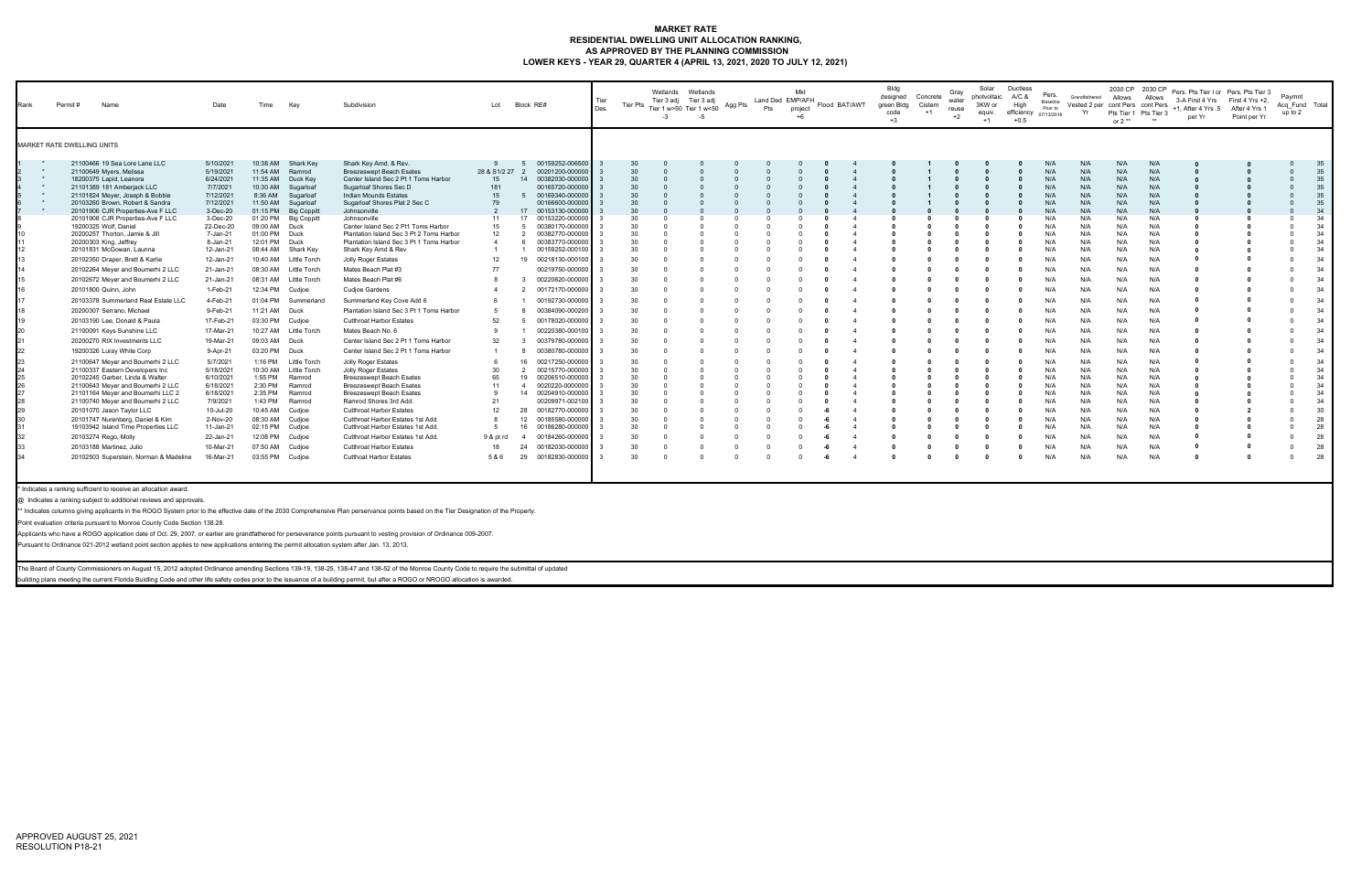### **ADMINISTRATIVE RELIEF RESIDENTIAL DWELLING UNIT ALLOCATION RANKING, AS APPROVED BY THE PLANNING COMMISSION LOWER KEYS - YEAR 29, QUARTER 4 (APRIL 13, 2021, 2020 TO JULY 12, 2021)**

| <b>I</b> Rank | Name                                                             |                                                                                                                                                                                                                                                                                                                                                                                                                                                                          |  |  | Block | RE# | Tier Des. Tier Pts | Tier 3 adi<br>Tier 1 w>50 | Tier 3 adj<br>w<50 |  | EMP/AFH Flood | BAT/<br>AWT | Bldg<br>designe<br>green Bldc<br>code<br>$+3$ | Solar<br>Gray wate<br>equiv | Ductless A/C<br>photvoltaic<br>& High<br>3KW or<br>efficiency<br>$+0.5$<br>$+1$ | Pers. Baseline<br>Prior to<br>07/13/2016 | Grandfathered | 2030 CP<br>1 or 2 ** | 2030 C <sup>r</sup><br>Allows cont Allows cont<br>Pers Pts Tier Pers Pts Tier<br>$3**$ | Pers. Pts Pers. Pts<br>Tier I or 3-A Tier 3 First 4 Paymnt<br>First 4 Yrs Yrs +2, After Acq_Fund<br>+1, After 4 4 Yrs 1 Point up to 2<br>Yrs .5 per Yr per Yr |  | Total |
|---------------|------------------------------------------------------------------|--------------------------------------------------------------------------------------------------------------------------------------------------------------------------------------------------------------------------------------------------------------------------------------------------------------------------------------------------------------------------------------------------------------------------------------------------------------------------|--|--|-------|-----|--------------------|---------------------------|--------------------|--|---------------|-------------|-----------------------------------------------|-----------------------------|---------------------------------------------------------------------------------|------------------------------------------|---------------|----------------------|----------------------------------------------------------------------------------------|---------------------------------------------------------------------------------------------------------------------------------------------------------------|--|-------|
|               |                                                                  | <b>MARKET RATE DWELLING UNITS (ADMINISTRATIVE RELIEF)</b>                                                                                                                                                                                                                                                                                                                                                                                                                |  |  |       |     |                    |                           |                    |  |               |             |                                               |                             |                                                                                 |                                          |               |                      |                                                                                        |                                                                                                                                                               |  |       |
|               | * Indicates a ranking sufficient to receive an allocation award. | @ Indicates a ranking subject to additional reviews and approvals.<br>Point evaluation criteria pursuant to Monroe County Code Section 138.28.<br>Applicants who have a ROGO application date of Oct. 29, 2007, or earlier are grandfathered for perseverance points pursuant to vesting provision of Ordinance 009-2007.<br>Pursuant to Ordinance 021-2012 wetland point section applies to new applications entering the permit allocation system after Jan. 13, 2013. |  |  |       |     |                    |                           |                    |  |               |             |                                               |                             |                                                                                 |                                          |               |                      |                                                                                        |                                                                                                                                                               |  |       |
|               |                                                                  | The Board of County Commissioners on August 15, 2012 adopted Ordinance amending Sections 139-19, 138-25, 138-47 and 138-52 of the Monroe County Code to require the submittal of updated<br>building plans meeting the current Florida Buidling Code and other life safety codes prior to the issuance of a building permit, but after a ROGO or NROGO allocation is awarded.                                                                                            |  |  |       |     |                    |                           |                    |  |               |             |                                               |                             |                                                                                 |                                          |               |                      |                                                                                        |                                                                                                                                                               |  |       |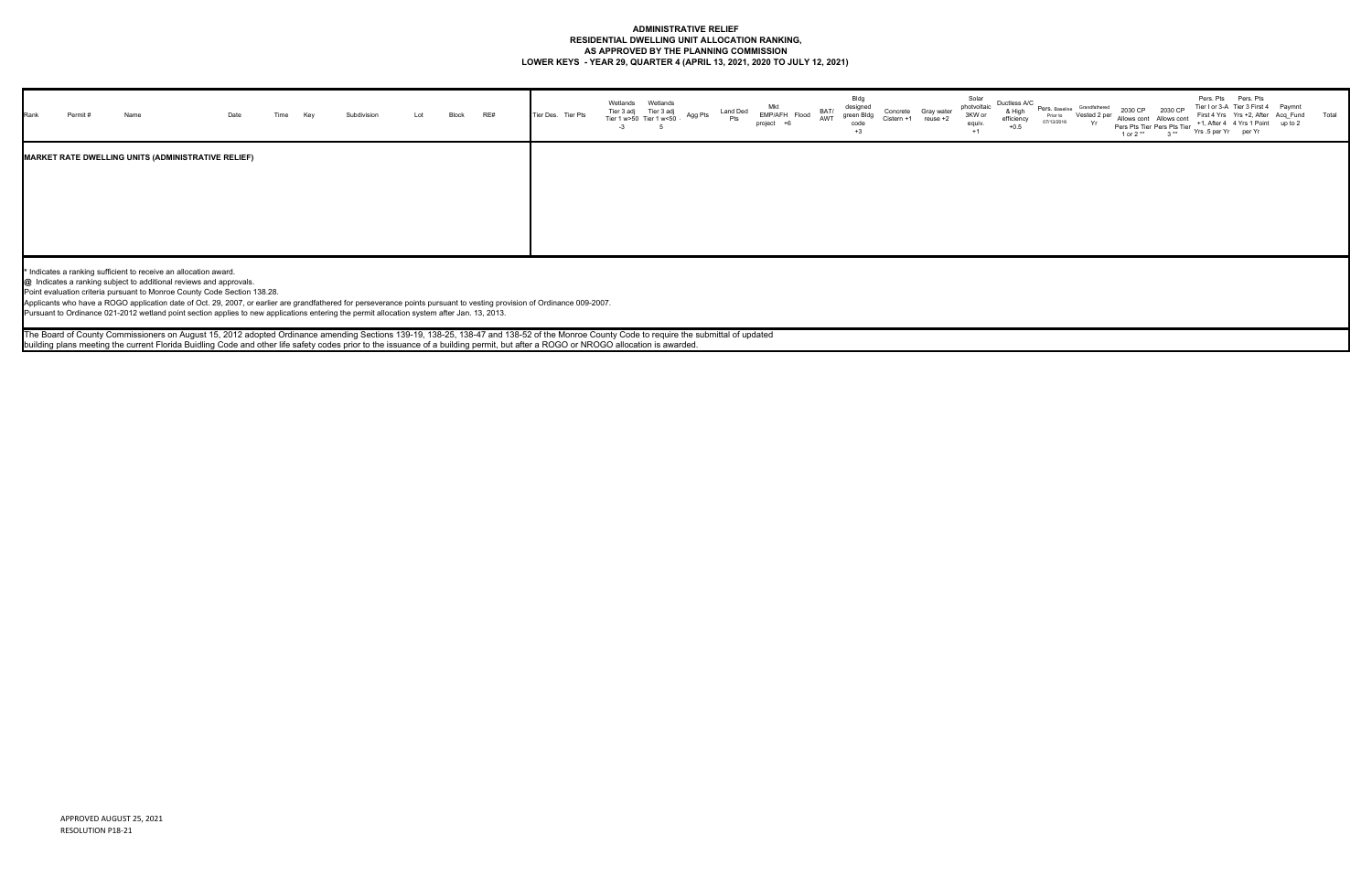## **MARKET RATE RESIDENTIAL DWELLING UNIT ALLOCATION RANKING, AS APPROVED BY THE PLANNING COMMISSION UPPER KEYS - YEAR 29, QUARTER 4 (APRIL 13, 2021, 2020 TO JULY 12, 2021)**

| Rank | Permit # Name                                                                                                                                                                                                                                                                                                                                                                                                                                                                                                                                                                                                                                                                                                                                                                                                                                                                                                                                                                                                                                                                                                                                                                                                                                                                                                                                            | Date                                                                                                                                                                                                                                                                                                                 | Time                                                                                                                                                                                                                                                                                                             | Key | Subdivision                                                                                                                                                                                                                                                                                                                                                                                                                                                                                                                                                                                                                                                                                                                                                                                                                                                                                                                                                                                                                                              | Lot                                                                                                                                                                                                    | Block                                    | RE#                                                                                                                                                                                                                                                                                                                                                                                                                                                                                                                                                                                    | Tier Des. Tier Pts |                                                                                                                                                                                         | Wetlands<br>Tier 3 adj<br>$-3$ | Wetlands<br>Tier 3 adj<br>Tier 1 w>50 Tier 1 w<50<br>$-5$ | Agg Pts | Land Ded EMP/AFH<br>Pts | Mkt<br>project<br>$+6$ | BAT/<br>Flood<br>AWT | Bldg<br>designed<br>green Bldg<br>code<br>$+3$ | Concrete<br>Cistern<br>$+1$ | Gray<br>water<br>reuse +2 | photvoltaic<br>3KW or<br>equiv.<br>$+1$ | Solar Ductless<br>A/C &<br>High<br>$+0.5$ | Pers. First Each Add<br>4 Yrs 1 Yrs If Vested<br>efficiency (Baseline)                                                                                                                                          | -2                                                                                                                                                                                                             | 2030 CP<br>Allows cont<br>or $2**$                                                                                                                                                                             | 2030 CP<br>Pers Pts Tier 1 Pers Pts Tier 3                                                                                                                                                                     | Pers. Pts Tier I or 3-A Pers. Pts Tier 3 | Allows cont First 4 Yrs +1, After 4 First 4 Yrs +2, After Acq Fund<br>Yrs .5 per Yr 4 Yrs 1 Point per Yr up to 2 | Pavmnt | Total                                                                                                                                                                            |
|------|----------------------------------------------------------------------------------------------------------------------------------------------------------------------------------------------------------------------------------------------------------------------------------------------------------------------------------------------------------------------------------------------------------------------------------------------------------------------------------------------------------------------------------------------------------------------------------------------------------------------------------------------------------------------------------------------------------------------------------------------------------------------------------------------------------------------------------------------------------------------------------------------------------------------------------------------------------------------------------------------------------------------------------------------------------------------------------------------------------------------------------------------------------------------------------------------------------------------------------------------------------------------------------------------------------------------------------------------------------|----------------------------------------------------------------------------------------------------------------------------------------------------------------------------------------------------------------------------------------------------------------------------------------------------------------------|------------------------------------------------------------------------------------------------------------------------------------------------------------------------------------------------------------------------------------------------------------------------------------------------------------------|-----|----------------------------------------------------------------------------------------------------------------------------------------------------------------------------------------------------------------------------------------------------------------------------------------------------------------------------------------------------------------------------------------------------------------------------------------------------------------------------------------------------------------------------------------------------------------------------------------------------------------------------------------------------------------------------------------------------------------------------------------------------------------------------------------------------------------------------------------------------------------------------------------------------------------------------------------------------------------------------------------------------------------------------------------------------------|--------------------------------------------------------------------------------------------------------------------------------------------------------------------------------------------------------|------------------------------------------|----------------------------------------------------------------------------------------------------------------------------------------------------------------------------------------------------------------------------------------------------------------------------------------------------------------------------------------------------------------------------------------------------------------------------------------------------------------------------------------------------------------------------------------------------------------------------------------|--------------------|-----------------------------------------------------------------------------------------------------------------------------------------------------------------------------------------|--------------------------------|-----------------------------------------------------------|---------|-------------------------|------------------------|----------------------|------------------------------------------------|-----------------------------|---------------------------|-----------------------------------------|-------------------------------------------|-----------------------------------------------------------------------------------------------------------------------------------------------------------------------------------------------------------------|----------------------------------------------------------------------------------------------------------------------------------------------------------------------------------------------------------------|----------------------------------------------------------------------------------------------------------------------------------------------------------------------------------------------------------------|----------------------------------------------------------------------------------------------------------------------------------------------------------------------------------------------------------------|------------------------------------------|------------------------------------------------------------------------------------------------------------------|--------|----------------------------------------------------------------------------------------------------------------------------------------------------------------------------------|
|      | MARKET RATE DWELLING UNITS                                                                                                                                                                                                                                                                                                                                                                                                                                                                                                                                                                                                                                                                                                                                                                                                                                                                                                                                                                                                                                                                                                                                                                                                                                                                                                                               |                                                                                                                                                                                                                                                                                                                      |                                                                                                                                                                                                                                                                                                                  |     |                                                                                                                                                                                                                                                                                                                                                                                                                                                                                                                                                                                                                                                                                                                                                                                                                                                                                                                                                                                                                                                          |                                                                                                                                                                                                        |                                          |                                                                                                                                                                                                                                                                                                                                                                                                                                                                                                                                                                                        |                    |                                                                                                                                                                                         |                                |                                                           |         |                         |                        |                      |                                                |                             |                           |                                         |                                           |                                                                                                                                                                                                                 |                                                                                                                                                                                                                |                                                                                                                                                                                                                |                                                                                                                                                                                                                |                                          |                                                                                                                  |        |                                                                                                                                                                                  |
|      | $*$ $\omega$ 20301976 Schmidt/Howes<br>21300018 Forant, Kyle & David<br>21300019 Forant, Kyle & David<br>21301019 Andrews, Justin & Larissa<br>20300799 Stallard, Anthony<br>20301952 Grey Properties LLC<br>20300971 Marlin Investments LLC<br>21300212 Nolt, Thomas & Angela<br>20301864 Grey Properties LLC<br>20301663 1508 Shaw Drive LLC<br>20301632 Grey Properties LLC<br>20302036 Grey Properties LLC<br>21300337 HHA Home Services Corp<br>21300495 Grey Properties LLC<br>20301831 Beltran, Eriel<br>21300969 Fried, Harold<br>20301758 ACV Properties Inc<br>20301216 Michael Cabanas Land Venture Inc<br>20300310 Matthew, Frederick N<br>20301254 Holly, Edward & Holly & John<br>20300633 Grey Properties LLC<br>19302159 Art Code Corp<br>19300197 TDGroup Holdings 1 LLC<br>18301518 Alvarez, Reinaldo<br>19300570 Fried, Harold<br>18300094 TDGroup Holdings I LLC<br>18300094 TDGroup Holdings I LLC<br>19300539 BCD of the Keys LLC<br>19300540 BCD of the Keys LLC<br>18300323 Fabel Holdings LLC<br>* Indicates a ranking sufficient to receive an allocation award.<br>@ Indicates a ranking subject to additional reviews and approvals.<br>* Indicates columns giving applicants in the ROGO System prior to the effective date of the 2030 Comprehensive Plan perservance points based on the Tier Designation of the Property | 04/16/21<br>07/08/21<br>07/08/21<br>07/12/21<br>03/30/21<br>03/31/21<br>04/06/21<br>04/09/21<br>04/12/21<br>04/12/21<br>04/12/21<br>04/12/21<br>06/01/21<br>06/07/21<br>06/28/21<br>06/30/21<br>07/06/21<br>12/14/20<br>03/04/21<br>06/29/21<br>06/30/21<br>02/26/21<br>04/28/21<br>07/09/19<br>08/07/19<br>05/06/21 | 12:04 PM<br>3:30 PM<br>3:32 PM<br>8:35 AM<br>10:55 AM<br>09:55 AM<br>11:05 AM<br>11:22 AM<br>09:30 AM<br>01:30 PM<br>04:50 PM<br>05:00 PM<br>9:00 AM<br>3:14 PM<br>7:11 AM<br>09:55 AM<br>12/17/20 09:20 AM<br>10:30 AM<br>11:15 AM<br>9:00 AM<br>08:47 AM<br>09:41 AM<br>08/07/19 09:42 AM<br>10/15/19 03:20 PM |     | Key Largo Largo Sound Park 1st Add.<br>Key Largo Key Largo Ocean Shores Ame<br>Key Largo Key Largo Ocean Shores Am<br>Key Largo Anglers Park<br>Key Largo Largo Sound Park<br>Key Largo Amd Plat of Point Pleasant<br>Key Largo Paradise Point<br>Key Largo Buttonwood Shores Add<br>Key Largo Rock Harbor Estates<br>Key Largo Twin Lakes 1st Add<br>Key Largo Key Largo Beach<br>Key Largo Key Largo Beach<br>10:50 AM Key Largo Buccaneer Point<br>10:50 AM Key Largo Ocean Isle Estates<br>Key Largo Lake Surprise Estates<br>Key Largo Harris Ocean Park Estates<br>Key Largo Winston Waterways Amd<br>Key Largo Lime Grove Estates Sec 1<br>Key Largo Buccaneer Point<br>Key Largo Sunrise Point Add Amd<br>1:45 PM Key Largo Buccaneer Point<br>11:00 AM Key Largo Pirates Cove 1st Add.<br>Key Largo Seaside Add. 1<br>Key Largo Twin Lakes<br>Key Largo Harris Ocean Park Est<br>Key Largo Adobe Casa Court<br>Key Largo Adobe Casa Court<br>Key Largo Anglers Park<br>10/15/19 03:30 PM Key Largo Anglers Park<br>9:20 AM Key Largo Largo City | 25 & 26<br>25<br>24<br>$\overline{4}$<br>19<br>11<br>11<br>16<br>12<br>14<br>10<br>32<br>$\mathcal{R}$<br>46<br>48<br>18<br>20<br>15<br>Pt Lt 7<br>36<br>Lt 12 & Pt Lt 11<br>Pt Lt 10 & Pt Lt 11<br>10 | 19<br>16<br>14<br>Pt Tract A<br>16<br>19 | 00470140-000200<br>00497840-000000<br>00497830-000000<br>00553730-000000<br>00473340-000200<br>00496470-000000<br>00513580-000200<br>00523170-000000<br>00519980-000000<br>00551000-001400<br>00501150-000000<br>00501160-000000<br>00496131-009500<br>00540360-000000<br>00534290-000000<br>0044760-0000000<br>00546380-000000<br>00485510-000000<br>00496131-009200<br>00483950-000000<br>00496131-006400<br>00495210-000000<br>00492520-000000<br>00550530-000000<br>00449340-000000<br>00481230-000000<br>00481230-000000<br>00551410-000000<br>00551400-000000<br>00508990-000000 | $3-A$<br>$3-A$     | -30<br>30<br>30<br>30<br>30<br>30<br>30<br>30<br>-30<br>30<br>-30<br>30<br>-30<br>30<br>30<br>30<br>-30<br>30<br>30<br>30<br>-30<br>30<br>-20<br>20<br>10<br>10<br>10<br>10<br>10<br>10 |                                |                                                           |         |                         |                        |                      |                                                |                             |                           |                                         |                                           | N/A<br>N/A<br>N/A<br>N/A<br>N/A<br>N/A<br>N/A<br>N/A<br>N/A<br>N/A<br>N/f<br>N/A<br>N/A<br>N/A<br>N/A<br>N/A<br>N/A<br>N/A<br>N/f<br>$\Omega$<br>N/A<br>N/A<br>N/A<br>N/A<br>N/A<br>N/A<br>N/A<br>N/A<br>$N$ // | N/A<br>N/A<br>N/A<br>N/A<br>N/A<br>N/A<br>N/A<br>N/A<br>N/A<br>N/A<br>N/A<br>N/A<br>N/A<br>N/A<br>N/A<br>N/A<br>N/A<br>N/A<br>N/A<br>N/A<br>N/A<br>N/A<br>N/A<br>N/A<br>N/A<br>N/A<br>N/A<br>N/A<br>N/A<br>N/A | N/A<br>N/A<br>N/A<br>N/A<br>N/A<br>N/A<br>N/A<br>N/A<br>N/A<br>N/A<br>N/A<br>N/A<br>N/A<br>N/A<br>N/A<br>N/A<br>N/A<br>N/A<br>N/A<br>N/A<br>N/A<br>N/A<br>N/A<br>N/A<br>N/A<br>N/A<br>N/A<br>N/A<br>N/A<br>N/A | N/A<br>N/A<br>N/A<br>N/A<br>N/A<br>N/A<br>N/A<br>N/A<br>N/A<br>N/A<br>N/A<br>N/A<br>N/A<br>N/A<br>N/A<br>N/A<br>N/A<br>N/A<br>N/A<br>N/A<br>N/A<br>N/A<br>N/A<br>N/A<br>N/A<br>N/A<br>N/A<br>N/A<br>N/A<br>N/A |                                          |                                                                                                                  |        | 40<br>35<br>35<br>35<br>34<br>34<br>34<br>34<br>34<br>34<br>34<br>34<br>34<br>34<br>34<br>34<br>34<br>28<br>28<br>28<br>28<br>28<br>24<br>24<br>16<br>15<br>15<br>15<br>15<br>14 |
|      | Point evaluation criteria pursuant to Monroe County Code Section 138.28.<br>Applicants who have a ROGO application date of Oct. 29, 2007, or earlier are grandfathered for perseverance points pursuant to vesting provision of Ordinance 009-2007.<br>Pursuant to Ordinance 021-2012 wetland point section applies to new applications entering the permit allocation system after Jan. 13, 2013                                                                                                                                                                                                                                                                                                                                                                                                                                                                                                                                                                                                                                                                                                                                                                                                                                                                                                                                                        |                                                                                                                                                                                                                                                                                                                      |                                                                                                                                                                                                                                                                                                                  |     |                                                                                                                                                                                                                                                                                                                                                                                                                                                                                                                                                                                                                                                                                                                                                                                                                                                                                                                                                                                                                                                          |                                                                                                                                                                                                        |                                          |                                                                                                                                                                                                                                                                                                                                                                                                                                                                                                                                                                                        |                    |                                                                                                                                                                                         |                                |                                                           |         |                         |                        |                      |                                                |                             |                           |                                         |                                           |                                                                                                                                                                                                                 |                                                                                                                                                                                                                |                                                                                                                                                                                                                |                                                                                                                                                                                                                |                                          |                                                                                                                  |        |                                                                                                                                                                                  |
|      | The Board of County Commissioners on August 15, 2012 adopted Ordinance amending Sections 139-19, 138-25, 138-47 and 138-52 of the Monroe County Code to require the submittal of updated<br>building plans meeting the current Florida Buidling Code and other life safety codes prior to the issuance of a building permit, but after a ROGO or NROGO allocation is awarded                                                                                                                                                                                                                                                                                                                                                                                                                                                                                                                                                                                                                                                                                                                                                                                                                                                                                                                                                                             |                                                                                                                                                                                                                                                                                                                      |                                                                                                                                                                                                                                                                                                                  |     |                                                                                                                                                                                                                                                                                                                                                                                                                                                                                                                                                                                                                                                                                                                                                                                                                                                                                                                                                                                                                                                          |                                                                                                                                                                                                        |                                          |                                                                                                                                                                                                                                                                                                                                                                                                                                                                                                                                                                                        |                    |                                                                                                                                                                                         |                                |                                                           |         |                         |                        |                      |                                                |                             |                           |                                         |                                           |                                                                                                                                                                                                                 |                                                                                                                                                                                                                |                                                                                                                                                                                                                |                                                                                                                                                                                                                |                                          |                                                                                                                  |        |                                                                                                                                                                                  |

building plans meeting the current Florida Buidling Code and other life safety codes prior to the issuance of a building permit, but after a ROGO or NROGO allocation is awarded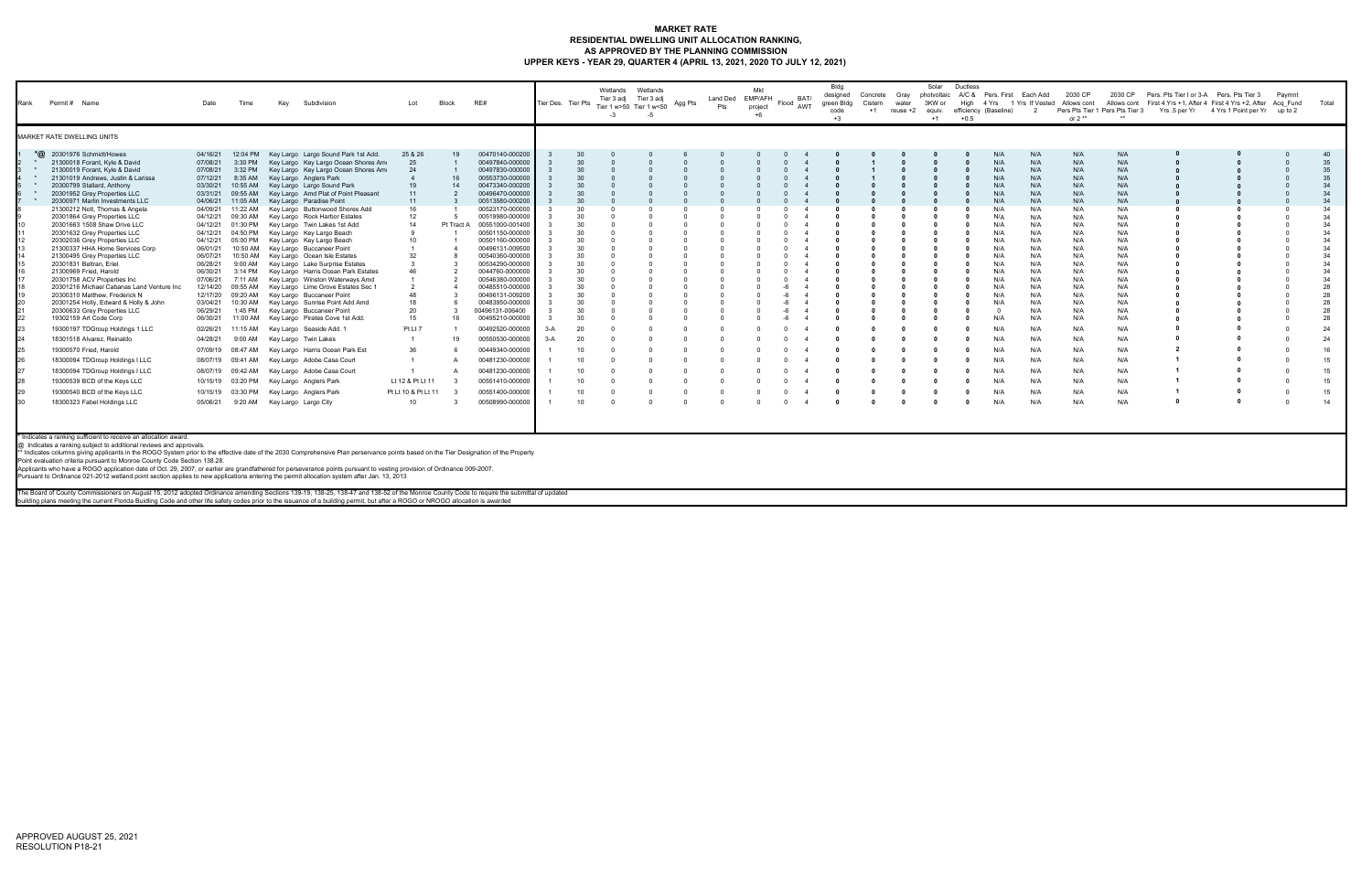### **ADMINISTRATIVE RELIEF RESIDENTIAL DWELLING UNIT ALLOCATION RANKING, AS APPROVED BY THE PLANNING COMMISSION UPPER KEYS - YEAR 29, QUARTER 4 (APRIL 13, 2021, 2020 TO JULY 12, 2021)**

| RE#<br>Date<br>Permit #<br>Name<br>Lot<br>Rank<br>Subdivision<br>Key<br>Block                                                                                                                                                                                                                                                                                                                                                                                                                                                                                                                                                                                                                                                                                                                                                                                                                                                 | Wetlands<br>Wetlands<br>Tier 3 adj<br>Tier 3 adj<br>Tier Pts<br>Tier Des.<br>Tier 1 w>50 Tier 1 w<50<br>$-3$ | Bldg<br>designed<br>BAT/A<br>Land Ded<br>Concrete<br>Gray water<br>EMP/AFH<br>green Bldg<br>Agg Pts<br>Flood<br>Pts<br>WT<br>$Cistern + 1$<br>$reuse + 2$<br>code<br>project<br>$+3$ | Pers, Pts<br>Tier I or 3- Pers. Pts<br>Solar<br>2030 CP<br>Ductless A/C<br>2030 CP<br>photvoltaic<br>A First 4 Tier 3 First 4 Paymnt<br>Pers. First 4 Each Add<br>& High<br>Allows cont Allows cont<br>Yrs +1, Yrs +2, After Acq_Fund up Total<br>3KW or<br>Yrs If<br>Yrs<br>Pers Pts Tier Pers Pts Tier<br>efficiency<br>Vested 2<br>After 4 4 Yrs 1 Point to 2<br>(Baseline)<br>equiv.<br>$+0.5$<br>1 or 2 **<br>$3**$<br>Yrs.5 per per Yr<br>$+1$<br>Yr |
|-------------------------------------------------------------------------------------------------------------------------------------------------------------------------------------------------------------------------------------------------------------------------------------------------------------------------------------------------------------------------------------------------------------------------------------------------------------------------------------------------------------------------------------------------------------------------------------------------------------------------------------------------------------------------------------------------------------------------------------------------------------------------------------------------------------------------------------------------------------------------------------------------------------------------------|--------------------------------------------------------------------------------------------------------------|--------------------------------------------------------------------------------------------------------------------------------------------------------------------------------------|------------------------------------------------------------------------------------------------------------------------------------------------------------------------------------------------------------------------------------------------------------------------------------------------------------------------------------------------------------------------------------------------------------------------------------------------------------|
| <b>MARKET RATE DWELLING UNITS (ADMINISTRATIVE RELIEF)</b>                                                                                                                                                                                                                                                                                                                                                                                                                                                                                                                                                                                                                                                                                                                                                                                                                                                                     |                                                                                                              |                                                                                                                                                                                      |                                                                                                                                                                                                                                                                                                                                                                                                                                                            |
| * Indicates a ranking sufficient to receive an allocation award.<br>@ Indicates a ranking subject to additional reviews and approvals.<br>Point evaluation criteria pursuant to Monroe County Code Section 138.28.<br>Applicants who have a ROGO application date of Oct. 29, 2007, or earlier are grandfathered for perseverance points pursuant to vesting provision of Ordinance 009-2007.<br>Pursuant to Ordinance 021-2012 wetland point section applies to new applications entering the permit allocation system after Jan. 13, 2013.<br>The Board of County Commissioners on August 15, 2012 adopted Ordinance amending Sections 139-19, 138-25, 138-47 and 138-52 of the Monroe County Code to require the submittal of updated<br>building plans meeting the current Florida Buidling Code and other life safety codes prior to the issuance of a building permit, but after a ROGO or NROGO allocation is awarded. |                                                                                                              |                                                                                                                                                                                      |                                                                                                                                                                                                                                                                                                                                                                                                                                                            |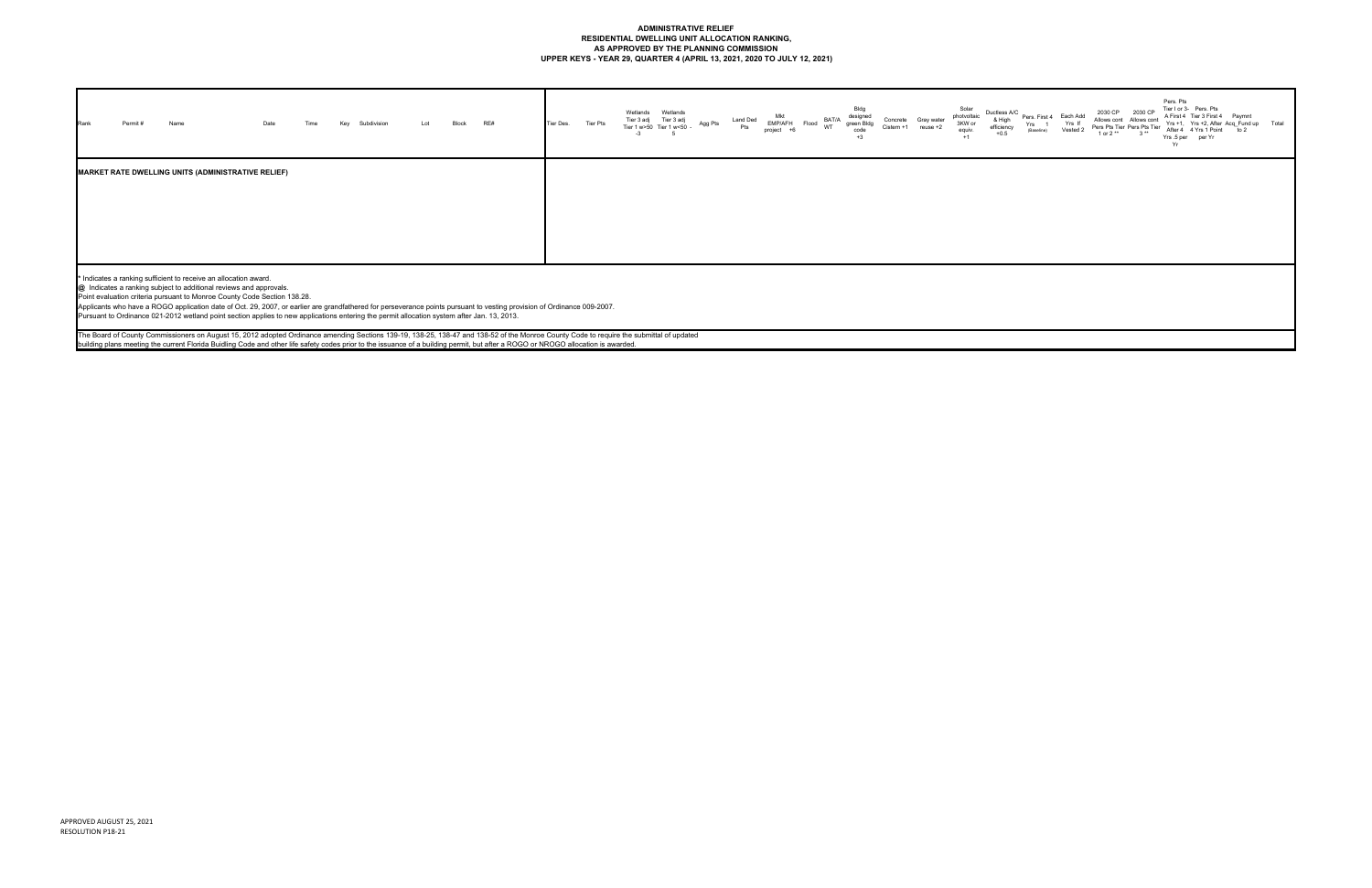### **AFFORDABLE HOUSING RESIDENTIAL DWELLING UNIT ALLOCATION RANKING, AS APPROVED BY THE PLANNING COMMISSION UPPER AND LOWER KEYS - YEAR 29, QUARTER 4 (APRIL 13, 2021, 2020 TO JULY 12, 2021)**

| Rank | Permit# Name                                                                                                                                                                                                                                                                                                                                                                                                                                                                                                                                                                                                                                                                                                                           |                                          |  | Subdivision | Block | RE# |                 | Tier Des. Tier Pts | Wetlands<br>Tier 3 adj | Wetlands<br>Tier 3 adj<br>Tier 1 w>50 Tier 1 w<50 | Agg Pts | Mkt<br>project | Land Ded EMP/AFH Flood BAT/<br>Pts project Flood AWT | Bldg<br>designed<br>green Bldg<br>code<br>$+3$ | Concrete Gray<br>Cistern | Solar<br>photvoltaic<br>3KW or<br>eauiv<br>$+1$ | Ductless<br>$+0.5$ | efficiency (Baseline) | Pers. First Each Add<br>$AC$ & High $\frac{1}{4}$ Yrs 1 Yrs If Vested | 2030 CP<br>or $2**$ | 2030 CP<br>Allows cont Allows cont<br>Pers Pts Tier 1 Pers Pts Tier 3 | Pers. Pts Tier I or 3-A Pers. Pts Tier 3 | First 4 Yrs +1, After 4 First 4 Yrs +2, After Acq Fund Total<br>Yrs .5 per Yr 4 Yrs 1 Point per Yr up to 2 | Paymnt |    |
|------|----------------------------------------------------------------------------------------------------------------------------------------------------------------------------------------------------------------------------------------------------------------------------------------------------------------------------------------------------------------------------------------------------------------------------------------------------------------------------------------------------------------------------------------------------------------------------------------------------------------------------------------------------------------------------------------------------------------------------------------|------------------------------------------|--|-------------|-------|-----|-----------------|--------------------|------------------------|---------------------------------------------------|---------|----------------|------------------------------------------------------|------------------------------------------------|--------------------------|-------------------------------------------------|--------------------|-----------------------|-----------------------------------------------------------------------|---------------------|-----------------------------------------------------------------------|------------------------------------------|------------------------------------------------------------------------------------------------------------|--------|----|
|      | AFFORDABLE DWELLING UNITS<br>Very Low, Low, Median Income                                                                                                                                                                                                                                                                                                                                                                                                                                                                                                                                                                                                                                                                              |                                          |  |             |       |     |                 |                    |                        |                                                   |         |                |                                                      |                                                |                          |                                                 |                    |                       |                                                                       |                     |                                                                       |                                          |                                                                                                            |        |    |
|      | No applicants under Very Low, Low, Median Income                                                                                                                                                                                                                                                                                                                                                                                                                                                                                                                                                                                                                                                                                       |                                          |  |             |       |     |                 |                    |                        |                                                   |         |                |                                                      |                                                |                          |                                                 |                    |                       |                                                                       |                     |                                                                       |                                          |                                                                                                            |        |    |
|      | AFFORDABLE DWELLING UNITS<br>Moderate Income                                                                                                                                                                                                                                                                                                                                                                                                                                                                                                                                                                                                                                                                                           |                                          |  |             |       |     |                 |                    |                        |                                                   |         |                |                                                      |                                                |                          |                                                 |                    |                       |                                                                       |                     |                                                                       |                                          |                                                                                                            |        |    |
|      | *@ 21300052 Habitat for Humanity Upper Keys Inc                                                                                                                                                                                                                                                                                                                                                                                                                                                                                                                                                                                                                                                                                        | 7/12/2021 3:30 PM Key Largo Winston Parl |  |             |       |     | 00545380-000000 |                    |                        |                                                   |         |                |                                                      |                                                |                          |                                                 |                    | N/A                   | N/A                                                                   | N/A                 | N/A                                                                   |                                          |                                                                                                            |        | 34 |
|      |                                                                                                                                                                                                                                                                                                                                                                                                                                                                                                                                                                                                                                                                                                                                        |                                          |  |             |       |     |                 |                    |                        |                                                   |         |                |                                                      |                                                |                          |                                                 |                    |                       |                                                                       |                     |                                                                       |                                          |                                                                                                            |        |    |
|      | * Indicates a ranking sufficient to receive an allocation award.<br>@ Indicates a ranking subject to additional reviews and approvals.<br>** Indicates columns giving applicants in the ROGO System prior to the effective date of the 2030 Comprehensive Plan perservance points based on the Tier Designation of the Property.<br>Point evaluation criteria pursuant to Monroe County Code Section 138.28.<br>Applicants who have a ROGO application date of Oct. 29, 2007, or earlier are grandfathered for perseverance points pursuant to vesting provision of Ordinance 009-2007.<br>Pursuant to Ordinance 021-2012 wetland point section applies to new applications entering the permit allocation system after Jan. 13, 2013. |                                          |  |             |       |     |                 |                    |                        |                                                   |         |                |                                                      |                                                |                          |                                                 |                    |                       |                                                                       |                     |                                                                       |                                          |                                                                                                            |        |    |
|      | The Board of County Commissioners on August 15, 2012 adopted Ordinance amending Sections 139-19, 138-25, 138-47 and 138-52 of the Monroe County Code to require the submittal of updated<br>building plans meeting the current Florida Buidling Code and other life safety codes prior to the issuance of a building permit, but after a ROGO or NROGO allocation is awarded.                                                                                                                                                                                                                                                                                                                                                          |                                          |  |             |       |     |                 |                    |                        |                                                   |         |                |                                                      |                                                |                          |                                                 |                    |                       |                                                                       |                     |                                                                       |                                          |                                                                                                            |        |    |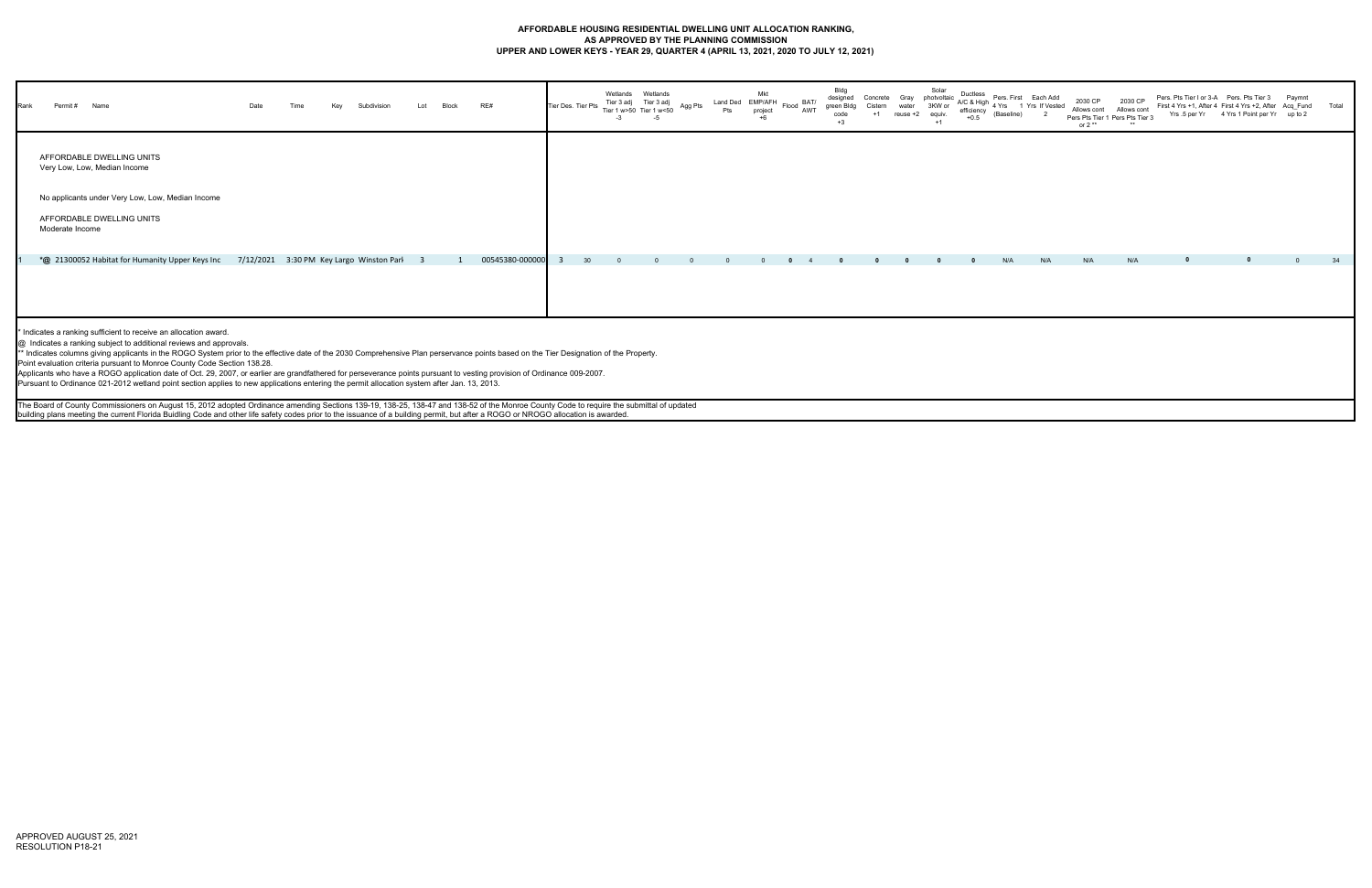#### **MARKET RATE RESIDENTIAL DWELLING UNIT ALLOCATION RANKING, AS APPROVED BY THE PLANNING COMMISSION BIG PINE KEY and NO NAME KEY - YEAR 29, QUARTER 4 (APRIL 13, 2021, 2020 TO JULY 12, 2021)**

| Rank | Permit # | Name                              | Date      | Time | Kev                               | Subdivision                                             |                 | Lot Block RE#         | Tier Des. | Tier Pts | Tier 1 | Wetlands Wetlands<br>Tier 3 adj Tier 3 adj Located on<br>Tier 1<br>w>50 -3 w<50 -5 | No Name | Marsch<br>Rabbit/<br>Buffer | Key Deer<br>Corridor | Agg Pts  | Land Ded<br>Pts | Paymnt<br>Acq_Fund<br>up to 2 | Mkt<br>EMP/AFH BAT/A<br>project | <b>WT</b> | Bldg<br>designed<br>green Bldg<br>code<br>$+3$ | Concrete<br>Cistern +1 | Gray<br>water<br>reuse<br>$+2$ | Solar<br>photvoltaic<br>3KW or<br>equiv.<br>$+1$ | Ductless<br>A/C &<br>High<br>efficiency<br>$+0.5$ | Flood | Pers.<br>Baseline<br>Prior to<br>07/13/2016 | Grandfathered<br>Vested 2 per Yr | 2030 CP Allows<br>cont Pers Pts<br>Tier 1 or 2** | 2030 CP<br>Pers Pts Tier 3 | Pers. Pts Tier I<br>or 2 First 4 Yrs<br>Allows cont +1, After 4 Yrs $\frac{1}{2}$ + Yrs 1 Point<br>ner Yr | Pers. Pts<br>Tier 3 First 4<br>Yrs +2. After Total<br>per Yr |      |
|------|----------|-----------------------------------|-----------|------|-----------------------------------|---------------------------------------------------------|-----------------|-----------------------|-----------|----------|--------|------------------------------------------------------------------------------------|---------|-----------------------------|----------------------|----------|-----------------|-------------------------------|---------------------------------|-----------|------------------------------------------------|------------------------|--------------------------------|--------------------------------------------------|---------------------------------------------------|-------|---------------------------------------------|----------------------------------|--------------------------------------------------|----------------------------|-----------------------------------------------------------------------------------------------------------|--------------------------------------------------------------|------|
|      |          | <b>MARKET RATE DWELLING UNITS</b> |           |      |                                   |                                                         |                 |                       |           |          |        |                                                                                    |         |                             |                      |          |                 |                               |                                 |           |                                                |                        |                                |                                                  |                                                   |       |                                             |                                  |                                                  |                            |                                                                                                           |                                                              |      |
|      |          | 1 * 19101811 Vila/Garcia          |           |      |                                   | 16-Nov-19 01:04 PM Big Pine Hollerich Subd.             | 43              | 00285480-000000       |           | 20       |        |                                                                                    |         |                             |                      |          |                 |                               |                                 |           |                                                |                        |                                |                                                  |                                                   |       | N/A                                         | N/A                              | N/A                                              | N/A                        |                                                                                                           |                                                              | 26   |
|      |          | 19103704 Palermo, Adam            | 10-Jan-20 |      |                                   | 10:21 AM Big Pine Hollerich Subd.                       | 28              | 00285340-000000       |           | 20       |        |                                                                                    |         |                             |                      |          |                 |                               |                                 |           |                                                |                        |                                |                                                  |                                                   |       | N/A                                         | N/A                              | N/A                                              | N/A                        |                                                                                                           |                                                              |      |
|      |          | 20100952 Berlin, Frank            | 17-Jun-20 |      |                                   | 11:20 AM Big Pine Pine Channel Estates Sec. 2           | 11              | 00250420-000000       |           | 20       |        |                                                                                    |         |                             |                      |          |                 |                               |                                 |           |                                                |                        |                                |                                                  |                                                   |       | N/A                                         | N/A                              | N/A                                              | N/A                        |                                                                                                           |                                                              | 26   |
|      |          | 21100915 Riera, Deborah           | 6/22/2021 |      |                                   | 11:23 AM Big Pine Pine Channel Est. Sec 2               | 49              | 00250280-00000        |           | 20       |        |                                                                                    |         |                             |                      |          |                 |                               |                                 |           |                                                |                        |                                |                                                  |                                                   |       | N/A                                         | N/A                              | N/A                                              | N/A                        |                                                                                                           |                                                              |      |
|      |          | 21100744 Meyer and Boumerhi 2 I   | 7/9/2021  |      |                                   | 1:50 PM Big Pine Cahill Pines & Palms                   | 32              | 00245370-000000       |           | 20       |        |                                                                                    |         |                             |                      |          |                 |                               |                                 |           |                                                |                        |                                |                                                  |                                                   |       | N/A                                         | N/A                              | N/A                                              | N/A                        |                                                                                                           |                                                              |      |
|      |          | 20102739 Cahill, Stephanie        | 12-Jan-21 |      |                                   | 10:34 AM Big Pine Cahill Pines & Palms                  |                 | 00246060-000000<br>11 |           | 20       |        |                                                                                    |         |                             |                      |          |                 |                               |                                 |           |                                                |                        |                                |                                                  |                                                   |       | N/A                                         | N/A                              | N/A                                              | N/A                        |                                                                                                           |                                                              | 24   |
|      |          | 10103101 Mackenzie, William       |           |      |                                   | 17-Sep-10 10:40 AM Big Pine metes and bounds            |                 | 00111880.000205       |           | 20       |        | N/A                                                                                |         |                             |                      |          |                 |                               |                                 |           |                                                |                        |                                |                                                  |                                                   |       |                                             | N/A                              | N/A                                              |                            | N/A                                                                                                       | N/A                                                          | 23   |
|      |          | 14102030 Strickland, Stephen      |           |      |                                   | 21-Sep-15 10:10 AM Big Pine Doctors Arm 1st Add         | 1 & 2           | 00312020.00000        |           | 10       |        |                                                                                    |         |                             |                      |          |                 |                               |                                 |           |                                                |                        |                                |                                                  |                                                   |       | N/A                                         | N/A                              | N/A                                              | N/A                        | 4.5                                                                                                       |                                                              | 21.  |
|      |          | 08101995 Perez, Orlando           | 24-Jul-08 |      |                                   | 09:47 AM Big Pine Tropical Bay                          | 31              | 00312890.000000       |           | 10       |        |                                                                                    |         |                             |                      |          |                 |                               |                                 |           |                                                |                        |                                |                                                  |                                                   |       |                                             | N/A                              | 2.5                                              | N/A                        | N/A                                                                                                       | N/A                                                          | 20.5 |
|      |          | 08102801 Bahn (Rev. Trust)        | 14-Oct-08 |      |                                   | 02:27 PM Big Pine Doctors Arm 1st Add.                  | 3               | 00311610.00000        |           | 10       |        |                                                                                    |         |                             |                      |          |                 |                               |                                 |           |                                                |                        |                                |                                                  |                                                   |       |                                             | N/A                              | 2.5                                              | N/A                        | N/A                                                                                                       | N/A                                                          | 20.5 |
|      |          | 05100259 Vasquez, Jovan           |           |      |                                   | 10-Aug-09 08:55 AM Big Pine Doctors Arm 3rd Add. Sec. B | 5               | 00312572.000600       |           | 10       |        | N/A                                                                                |         |                             |                      |          |                 |                               |                                 |           |                                                |                        |                                |                                                  |                                                   |       |                                             | N/A                              | 2.5                                              | N/A                        | N/A                                                                                                       | N/A                                                          | 20.5 |
|      |          | 09102047 Eline, William           | 9-Nov-09  |      |                                   | 01:34 PM Big Pine Eden Pines Colony 3rd Add.            |                 | 23<br>00271260.000000 |           |          |        |                                                                                    |         |                             |                      |          |                 |                               |                                 |           |                                                |                        |                                |                                                  |                                                   |       |                                             | N/A                              | 2.5                                              | N/A                        | N/A                                                                                                       | N/A                                                          | 20.5 |
|      |          | 15106174 Ash, Andrew              |           |      |                                   | 28-Jul-16 02:20 PM Big Pine Tropical Bay 2nd Add.       |                 | 00313290.000000       |           | 10       |        |                                                                                    |         |                             |                      |          |                 |                               |                                 |           |                                                |                        |                                |                                                  |                                                   |       | N/A                                         | N/A                              | N/A                                              | N/A                        |                                                                                                           |                                                              |      |
|      |          | 16104897 Kyle Kaiser E Trust      |           |      |                                   | 26-Sep-16 02:10 PM Big Pine Doctors Arm 3rd Add, Sec. B | 15              | 00312572.001600       |           | 10       |        |                                                                                    |         |                             |                      |          |                 |                               |                                 |           |                                                |                        |                                |                                                  |                                                   |       | N/A                                         | N/A                              | N/A                                              | N/A                        |                                                                                                           |                                                              |      |
|      |          | 16107781 Urton, Timothy           | 6-Jan-17  |      |                                   | 09:00 AM Big Pine Doctors Arm Subd 3rd Add. Sec. C      |                 | 00312573-000200       |           | 10       |        |                                                                                    |         |                             |                      |          |                 |                               |                                 |           |                                                |                        |                                |                                                  |                                                   |       | N/A                                         | N/A                              | N/A                                              | N/A                        |                                                                                                           |                                                              |      |
|      |          | 17104430 Horvath Family Trust     |           |      |                                   | 28-Nov-17 08:30 AM Big Pine Tropical Bay 3rd Add        | 10 <sup>1</sup> | 00313840-00000        |           | 10       |        |                                                                                    |         |                             |                      |          |                 |                               |                                 |           |                                                |                        |                                |                                                  |                                                   |       | N/A                                         | N/A                              | N/A                                              | N/A                        |                                                                                                           |                                                              |      |
|      |          | 16103836 Rothdeutsch, Thomas      |           |      |                                   | 29-May-19 09:30 AM Big Pine Tropical Bay 3rd Add        | 12 <sup>7</sup> | 00314240-00000        |           | 10       |        |                                                                                    |         |                             |                      |          |                 |                               |                                 |           |                                                |                        |                                |                                                  |                                                   |       | N/A                                         | N/A                              | N/A                                              | N/A                        |                                                                                                           |                                                              |      |
|      |          | 16103833 Rothdeutsch, Judy        |           |      |                                   | 30-Jul-19 01:50 PM Big Pine Tropical Bay 3rd Add        | 9               | 00313630-000000       |           | 10       |        |                                                                                    |         |                             |                      |          |                 |                               |                                 |           |                                                |                        |                                |                                                  |                                                   |       | N/A                                         | N/A                              | N/A                                              | N/A                        |                                                                                                           |                                                              |      |
|      |          | 21100171 Baster/Sanchez           | 4/15/2021 |      |                                   | 9:30 AM Big Pine Tropical Bay 3rd Add.                  | $\overline{7}$  | 00313490-000000       |           | 10       |        |                                                                                    |         |                             |                      |          |                 |                               |                                 |           |                                                |                        |                                |                                                  |                                                   |       | N/A                                         | N/A                              | N/A                                              | N/A                        |                                                                                                           |                                                              |      |
| 20 @ |          | 20103022 Sikora, Edward           | 7/12/2021 |      |                                   | 2:00 PM Big Pine Doctors Arm 1st Add.                   | 23 & 24         | 00312240-00000        |           | 10       |        |                                                                                    |         |                             |                      |          |                 |                               |                                 |           |                                                |                        |                                |                                                  |                                                   |       | N/A                                         | N/A                              | N/A                                              | N/A                        |                                                                                                           |                                                              |      |
|      |          | 09102784 Pereira, Carlos          | 22-Oct-09 |      |                                   | 10:44 AM Bia Pine Port Pine Heights                     | 9               | 00290190.000000       |           |          | N/A    | N/A                                                                                |         |                             |                      |          |                 |                               |                                 |           |                                                |                        |                                |                                                  |                                                   |       |                                             | N/A                              | 2.5                                              | N/A                        | N/A                                                                                                       | N/A                                                          | 10   |
|      |          | 17106948 Krieger, Steven          |           |      | 20-Mar-18 11:30 AM Big Pine Sands |                                                         | 14              | 36<br>00305090-000100 |           |          |        |                                                                                    |         |                             | $-10$                | $\Omega$ | $\Omega$        |                               |                                 |           |                                                |                        |                                |                                                  |                                                   |       | N/A                                         | N/A                              | N/A                                              | N/A                        |                                                                                                           |                                                              | -3   |
|      |          |                                   |           |      |                                   |                                                         |                 |                       |           |          |        |                                                                                    |         |                             |                      |          |                 |                               |                                 |           |                                                |                        |                                |                                                  |                                                   |       |                                             |                                  |                                                  |                            |                                                                                                           |                                                              |      |
|      |          |                                   |           |      |                                   |                                                         |                 |                       |           |          |        |                                                                                    |         |                             |                      |          |                 |                               |                                 |           |                                                |                        |                                |                                                  |                                                   |       |                                             |                                  |                                                  |                            |                                                                                                           |                                                              |      |

\* Indicates a ranking sufficient to receive an allocation award which is subject to mitigation availability at the time of permitting.

@ Indicates a ranking subject to additional reviews and approvals.

\*\* Indicates columns giving applicants in the ROGO System prior to the effective date of the 2030 Comprehensive Plan perservance points based on the Tier Designation of the Property.

Note a Tier 1 allocation award was made Quarter 1 Year 28, November 19, 2019. Monroe County Code Section 138-24 (5)(a) limits the maximum ROGO allocations in Tier I shall be no more than one evry two years

Point evaluation criteria pursuant to Monroe County Code Section 138.28.

Applicants who have a ROGO application date of Oct. 29, 2007, or earlier are grandfathered for perseverance points pursuant to vesting provision of Ordinance 009-2007.

Pursuant to Ordinance 021-2012 wetland point section applies to new applications entering the permit allocation system after Jan. 13, 2013.

New development is subject to the Habitat Conservation Plan and Incidental Take Permit (ITP) TE083411-0.

The Board of County Commissioners on August 15, 2012 adopted Ordinance amending Sections 139-19, 138-25, 138-47 and 138-52 of the Monroe County Code to require the submittal of updated

building plans meeting the current Florida Building Code and other life safety codes prior to the issuance of a building permit, but after a ROGO or NROGO allocation is awarded.